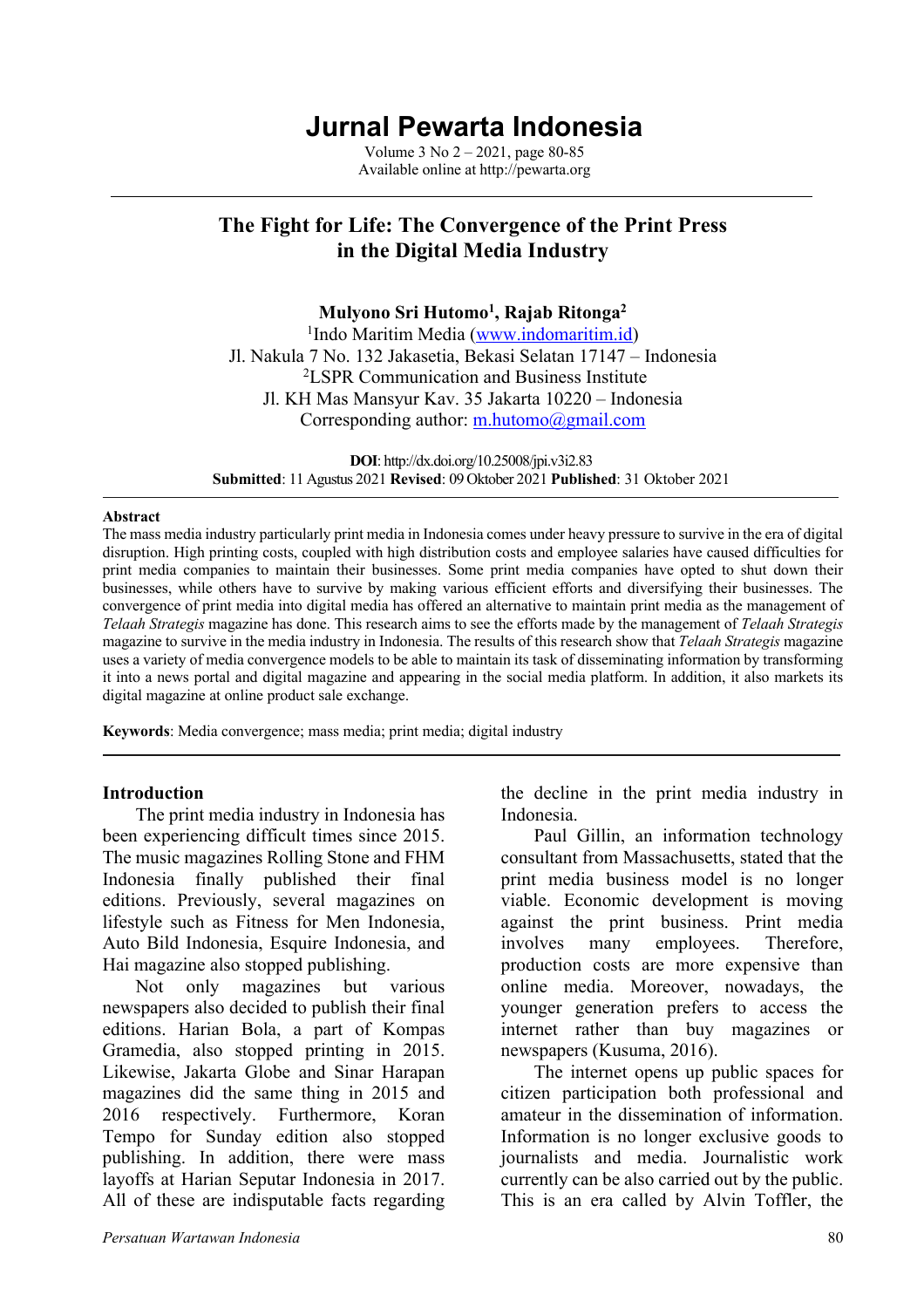futurologist in the 1980s, as prosumption (production and consumption) in which people can be both producers and consumers of information.

According to Stephen J.A. Ward, a professor of journalistic ethics at the University of Wisconsin-Madison, in his article entitled Digital Media Ethics, the presence of the internet makes today's professional journalists have to share space with Twitter, bloggers, citizen journalists, and social media users. History records that new media always comes along with technological developments.

The internet makes mankind like living in a global village. The internet as a medium has also influenced the way we live, including the way we produce and consume news.

The development of online media currently becomes a threat to newspapers and print media. The rapid development of the internet has encouraged people to easily access online media via their cellphones or gadgets.

The existence of print media begins to be threatened when their loyal readers are turning to online media. Therefore, this reality threatens print media publishers. However, print media has a distinctive character, namely, the news presented is clear, complete, and detailed. In addition, for centuries, print media has accompanied the development of human civilization so that they will be not easily forgotten.

The high number of internet users in Indonesia, including those who use it to read the news, is one of the reasons why the print mass media began to be abandoned. The number of newspaper buyers has steadily declined in the last four years because people thought that information should be free. Therefore, many efforts have been made by the print media to survive (Ritonga et al., 2017; Suraya, 2019; Putri, 2018).

In a newsroom convergence, journalists from various different platforms, e.g. newspapers, online, and television, unite in one news production room. They carry out tasks according to the media platform they manage. In the newsgathering convergence, a journalist in carrying out this model is

required to be able to reach a multitasking level.

By going through special training, journalists are required to be able to complete a work using various platforms in a group. For example, a print journalist must be able to create news for print, online, and television media. In addition, they are also required to take photos or videos (Ritonga, 2007).

### **Material and Methodology**

The type of this study was descriptive research using a qualitative approach with secondary data. Furthermore, the applied research paradigm was constructivism. This paradigm provides the researchers with the freedom to interpret the data according to the researchers' conceptual framework.

The purpose of this study was to provide systematic, factual, and accurate descriptions regarding the facts, properties, and relationships between the phenomena being investigated (Cresswell 2009; Sutopo 2006; Nazir 1988).

The used technique for selecting the informants was a purposive sampling technique in which they are chosen based on certain criteria. Meanwhile, the employed techniques of data collection were interview, documentation, and literature study. The obtained data in this study were then analyzed qualitatively.

A qualitative study emphasizes the meaning, reasoning, and definition of a certain situation (in a certain context) and examines more things related to the daily phenomenon. Furthermore, the qualitative approach also emphasizes the process than the outcome. Therefore, the sequence of research activities can change at any time depending on the condition and symptoms that are found.

The employed descriptive study aimed to criticize the weaknesses of quantitative study and to describe and summarize various conditions, situations, and phenomena that exist in society and become the object of research (Bungin 2013).

In addition, a descriptive study also describes a phenomenon or various separate phenomena. Therefore, researchers will not consider that the circumstances are not on purpose (Moleong, 2009).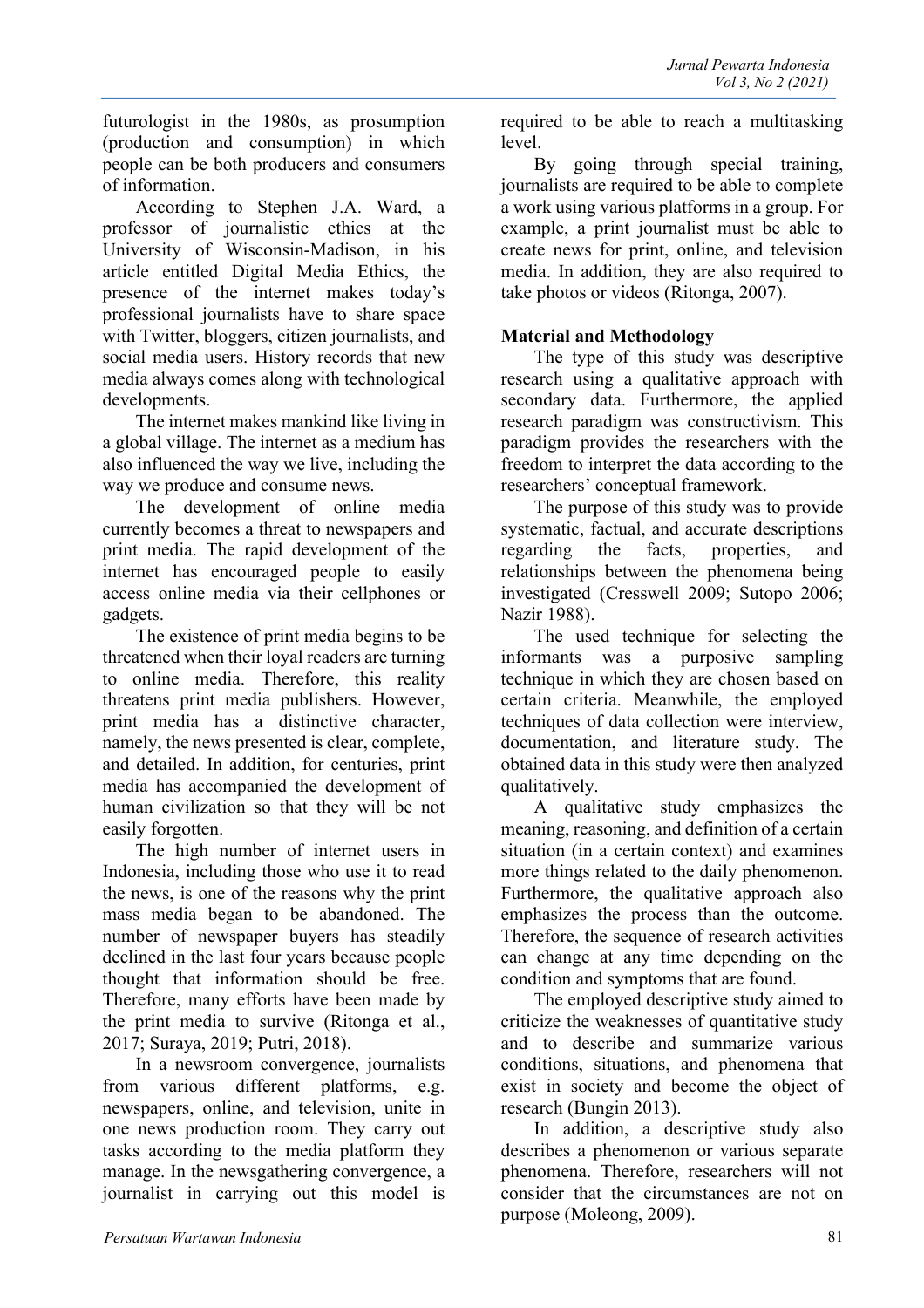The purpose of this study was to find out the convergence model used by *Telaah Strategis* magazine to prepare a digital platform to face the growing digital media. Moreover, it was also to find out the type of digital platform chosen for content conversion from the *Telaah Strategis* magazine.

#### **Result and Discussion**

.

Conventional mass media such as magazines tend to be one-way, while personal interactive habits have become a tradition. However, interactive new media has enabled technological adoption in the middle of society.

In addition, humans always want their political, social, and cultural existence to be known to others easily. These conditions can be fulfilled by the interactivity communal functions provided by new media through networked and interactive communication.

As a result, the one-way consumption applied by magazines has turned into integrated consumption in social group discussions and mass media so that this social function can be fulfilled by online media, while magazines will be ignored as priority information sources.

Therefore, the audience begins to abandon the magazines if they are not integrated with information and communication systems linked to social networks on the internet. Magazines will still be used as a secondary source of agendasetting and a source of information in society. The consumption of magazines that more symbolize a certain class in society will make it difficult for them to compete with online media.

A new culture in the use of time is provided by online media. Consumption of news using online media is now not only in spare time but also during important or basic hours because it is used as a means of work. The limitations of time, space, and reach are no longer exist so that the echo will be broader and have no barriers like the effect of conventional media.

*Persatuan Wartawan Indonesia* 82 *Telaah Strategis* Magazine was published for the first time in 1989 based on Certificate of Registration (*Surat Tanda Terdaftar* - STT) No. 1433 SK/Ditjen PPG/STT/1989 on June

29, 1989, with the ISSN Number of 0852- 9663. This magazine is fully owned by the Alumni Family Association of Indonesian National Defense Institute *(Ikatan Keluarga Alumni Lembaga Ketahanan Nasional Indonesia* - IKAL).

The purpose of *Telaah Strategis* magazine is as a means of disseminating and developing thoughts, especially those concerning strategic issues in the life of the nation. This *Telaah Strategis* magazine is published every three months in the print media.

The management of the *Telaah Strategis* magazine is as follows: Police Commissioner General (Ret) Togar Sianipar. as the General Leader, Bambang Sutrisno as the Deputy General Leader, Nieta Hidayani as the Business Leader, Lucky Ali Moerfiqin as the Deputy Business Leader, Sugiyanto Haryo Semangun. and Jay Singgih as the Heads of the Promotion and Advertising Marketing Department, and Masita as the Head of the Finance Department.

Furthermore, the Editorial Composition of *Telaah Strategis magazine* is as follows: R. Ritonga, as the Chief Editor, Zackir L. Makmur and Nur Budi Hariyanto, as Managing Editors, and reporters and correspondents from various regions in Indonesia.

*Telaah Strategis* Magazine also has an editorial board consisting of Rear Admiral Estu Prabowo, Rear Admiral (Ret) Soemindiharso, Djohari Lubis, Erina Tobing, and Dwi Hernuningsih.

The office of the *Telaah Strategis* magazine is located at Jl. Merdeka Selatan, No. 10, Central Jakarta. At least, there are four basic processes carried out by the stakeholders of *Telaah Strategis* magazine when deciding the convergence of media from print to online media. Those four processes are (1) determining the platform to be used based on the stated mission and vision of the program, (2) estimating initial production costs, (3) estimating profits and calculating the impact of risks from the transition of media, and (4) performing regular distribution of articles, photos, and graphics on predetermined platforms.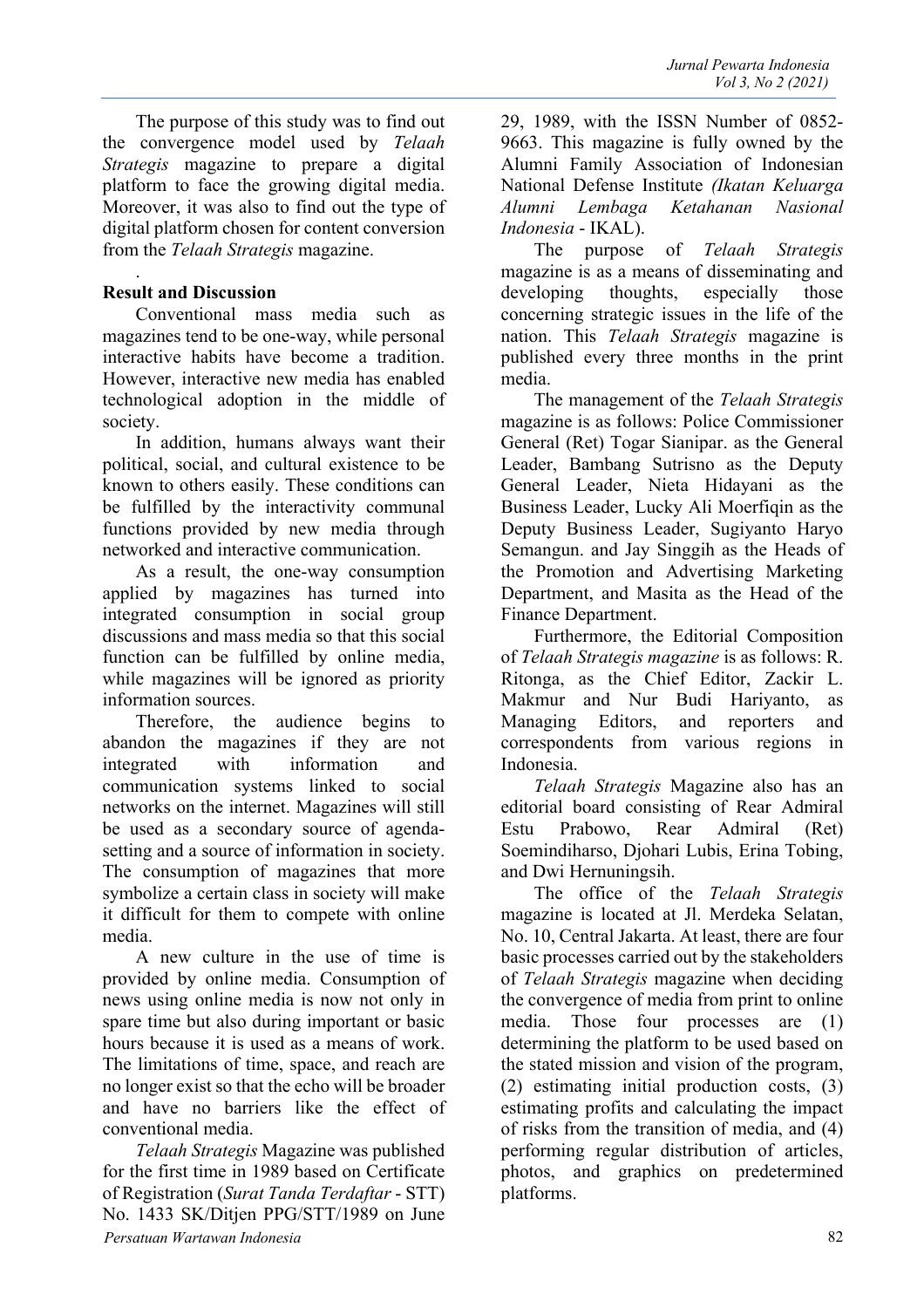#### *News Portal*

Through the news portal, the limitations of time, space, and reach are no longer exist so that the echo will be broader and have no barriers like the effect of conventional media such as newspapers and magazines.

Based on the explanation from informant #1, the decision to publish in an online form is the right choice to disseminate news quickly, efficiently, and cheaply compared to the print form. The printed version is still retained. However, the contents are in the form of a study or analysis concerning a strategic issue. Such content has been a hallmark of the *Telaah Strategis* magazine.

The management of *Telaah Strategis* magazine uses WordPress as a news portal system. The news portal of *Telaah Strategis* magazine can be accessed at https://telaahstrategis.com. WordPress is a news portal for content management system created and launched in 2003 by Matt Mullenweg and Mike Little. In the business world, WordPress is managed by a company named Automattic.

The content management system of WordPress allows journalists to submit news, photographers to upload news photos, editors to conduct news editing, and managing editors to publish articles online or upload images. Furthermore, the system will store various uploads with codes and then save them in a database.

### *Social Media*

Meanwhile, social media were known in 1978 when the bulletin board system (BBS) was invented by Ward Christensen and Randy Suess. This board system allows users to connect with other people using e-mail or upload and download files through the software available at that time. The BBS is the beginning of a virtual community in a limited scope. At that time, internet connectivity worked by using a telephone line connected to a modem.

The emergence of many social networking sites basically begins from an initiative to connect people from various backgrounds from all over the world.

*Persatuan Wartawan Indonesia* 83 About 26 years later, the BBS as social media was replaced by Facebook. This new

social media is founded by Mark Zuckerberg and some of his classmates at Harvard University, namely Eduardo Saverin, Andrew McCollum, Dustin Moskovitz, and Chris Hughes, on February 4, 2004.

At first, Facebook is only used for a limited circle on the campus. However, it quickly expands to the area of Boston, then all over the United States, and finally to the world, including Indonesia (Wilson, 2012).

Facebook allows its users to upload various forms of text, photos, attached files, and videos. Not only Facebook, but YouTube is also a social media for sharing videos.

YouTube is a video sharing site headquartered in San Bruno, California, United States. YouTube is founded by Chad Hurley, Steve Chen, and Jawed Karim. Those three are former employees of PayPal, an online buying and selling website.

Previously, Chen and Karim were from the same campus, namely the University of Illinois at Urbana Champaign. Meanwhile, Hurley studied at Indiana University of Pennsylvania, United States. They founded YouTube in February 2005. After only a year, the site had been bought by the giant virtual world explorer, Google Inc, in late 2006.

Besides Facebook and YouTube, another popular social media is Instagram. Unlike its two predecessors, Instagram can only be run on mobile devices such as smartphones in the form of a software application.

This app is a photo and video sharing social network like any other program. However, the most distinguishing thing is that the photo display of Instagram is characterized by a square frame.

Instagram was created by Kevin Systrom and Mike Krieger and launched in October 2010. The name of Instagram, according to them, is a combination of 'instant camera' and 'telegram'. Instagram can be installed on various operating systems and can be downloaded from the Apple App Store, Google Play, or Windows Phone Store.

In its further development, social media currently has become a means of activity that is categorized as digital marketing because it contains a lot of marketing content.

One of the fundamental elements of these social media sites is their social networking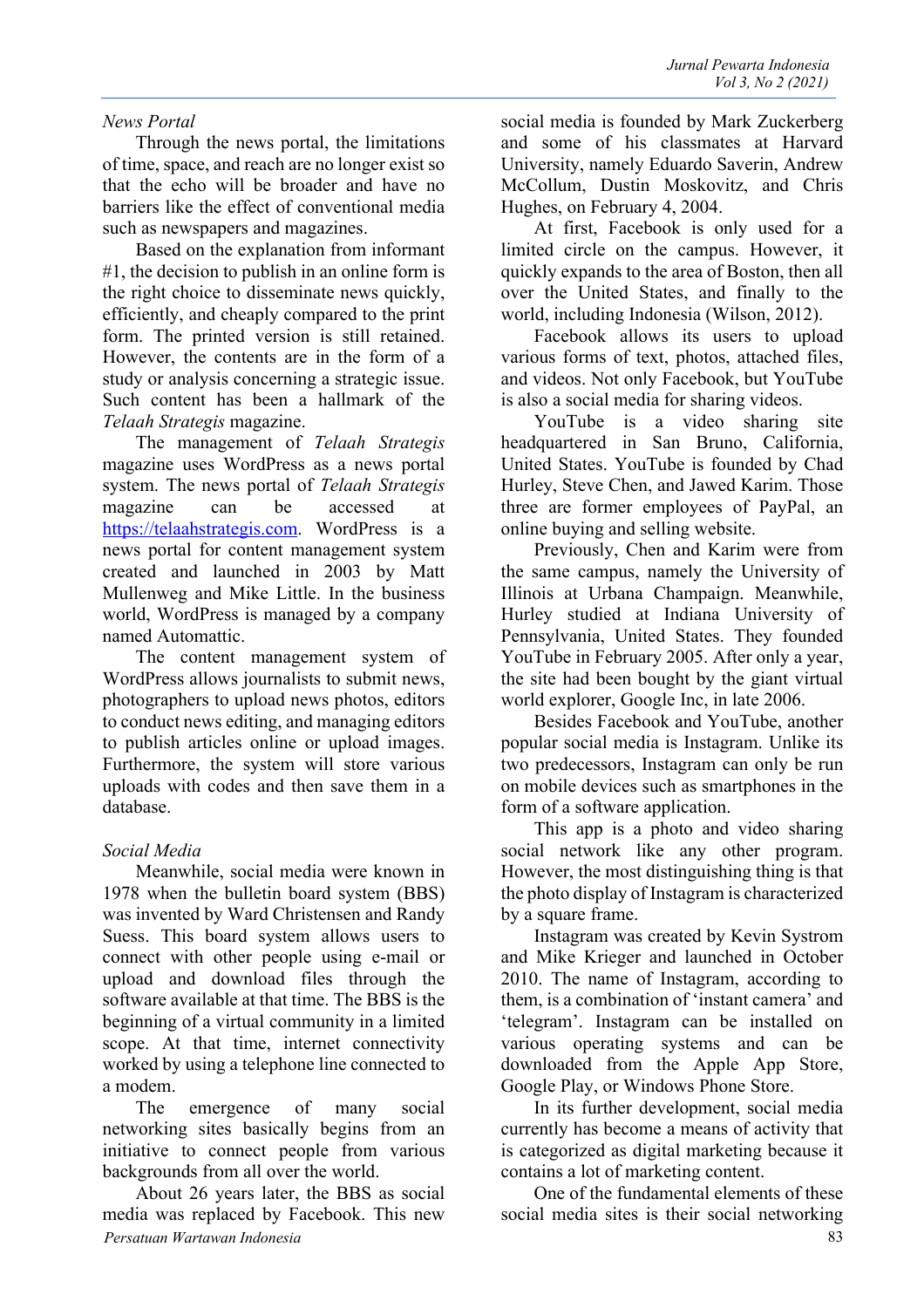functions and services. Social networking services provide connectivity services through sites, platforms, and tools that serve to facilitate the establishment of social networks or relationships between various people who have the same interests, activities, backgrounds, intentions, goals, or correlation in the real world.

The management of *Telaah Strategis* magazine utilizes three social media platforms, namely Facebook Page with a URL address at https://www.facebook.com/telaahstrategis/, Instagram with the account name of @telaahstrategis and a URL address at https: //www.instagram.com/telaahstrategis/, and YouTube with the account name of *Telaah Strategis* and a URL address at https://www.youtube.com/channel/UCJLiyfN xqC2h2SR1kT85Y0w.

#### *Digital Magazine via Google PlayBook*

Google PlayBook is a product of the Google Inc. company which specializes in internet services and products. The products provided are searching engine, cloud computing, software, and advertising.

Google Inc. is managed by Alphabet Inc. which also manages Calico, Google Ventures, Google Capital, Google X, and Nest Labs. Google PlayBook has the main office at 1600 Amphitheatre Parkway, Mountain View, United States. Apart from that, it also has another office in Dublin, Ireland.

In the agreement with Google Inc., the management of *Telaah Strategis* magazine, which is referred to in this agreement as to the publisher, provides a digital copy of an official title that is selected to be accessible for sale to end-users under the agreement. It is that Google Play Books will be in all publisher content in the associated official title.

The publisher content means all content in the official title, including but not limited to all text, images, photographs, illustrations, materials, and artwork contained in either the official title or on each jacket and cover.

*Persatuan Wartawan Indonesia* 84 In this agreement between the management of *Telaah Strategis* magazine and Google Inc., the publisher will submit the official title to Google (or Google Group Company appointed by Google) in a digital

format approved by Google. The publisher will submit the official title for the first phase to Google within 30 days since the effective date.

All official title submissions are conducted based on instructions from Google notified from time to time and using costs borne by the publisher. The publisher must also provide technical support freely, as reasonably necessary to transfer any official titles.

The publisher agrees that Google relies on Google PlayBook pricing information provided by the publisher to ensure that the digital magazine is sold at a price that complies with applicable fixed price regulations.

The publisher uses features provided by Google in the Publisher Account as may be updated from time to time or any other method agreed between the parties to communicate the fixed final price of digital magazines and information related to each Google PlayBook to Google in regional currencies worldwide.

For digital magazines sold through the Google Play Books service, the agreed sales revenue sharing is 52 - 48 percent. The Google Group Company will pay the publisher 52 percent of the digital magazine sale price or fixed final price as applicable for regional sales worldwide using the pre-agreed currency.

Google gives the management of *Telaah Strategis* magazine access to Google PlayBook sales reports in a format generally available to other publishers. Detailed information about the data provided by Google Group Company can be accessed at any time in the selected date range via internet access.

The *Telaah Strategis* magazine for issue #139 will be the first digital edition distributed through Google Playbook on May 14, 2019. The magazine can be accessed via the URL https://books.google.co.id/books?id=N6qXD wAAQBAJ. This digital magazine is distributed without reducing the printed edition page which is 52 color pages.

### **Conclusions**

The media convergence carried out by *Telaah Strategis* magazine through news